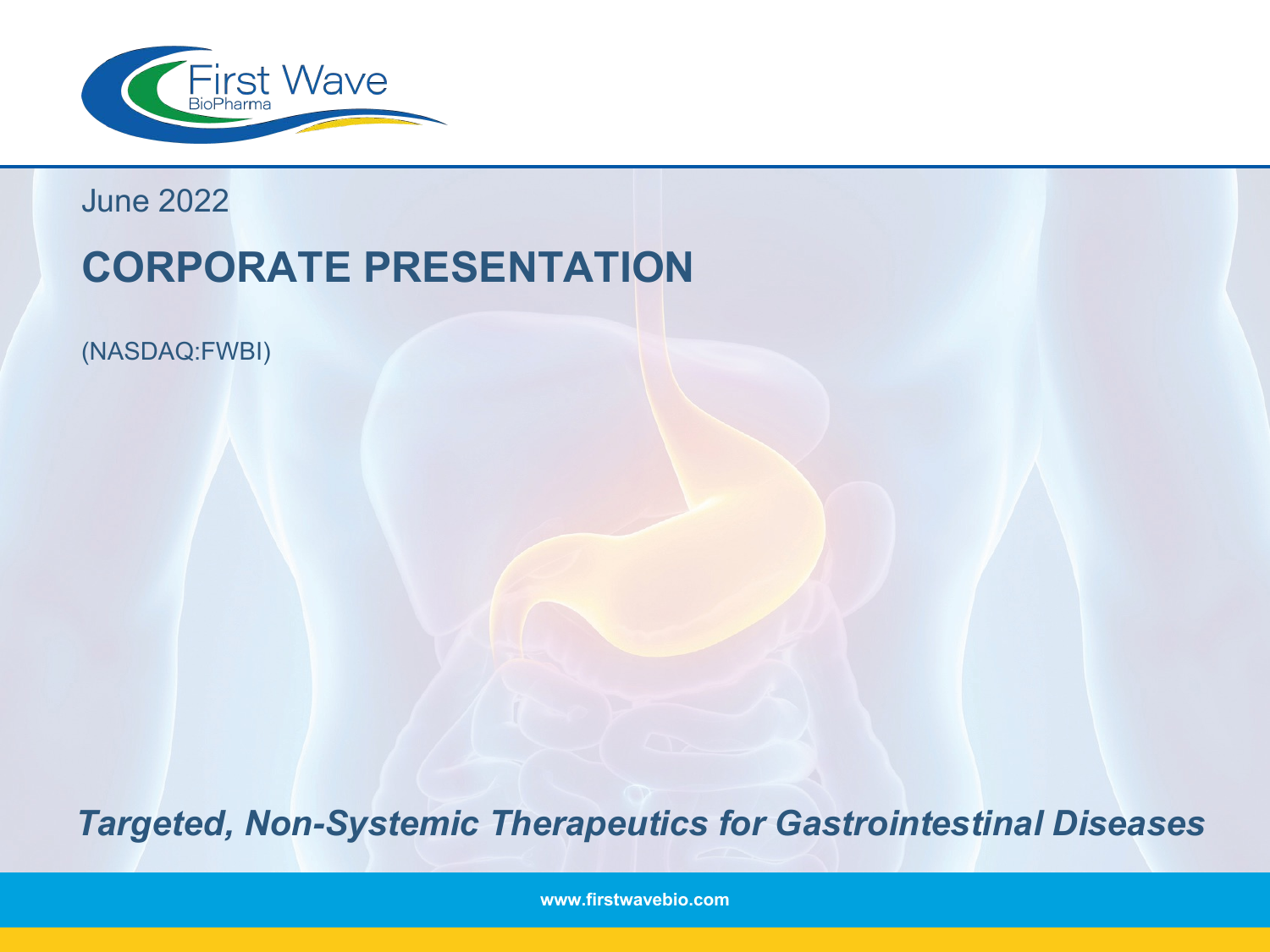### **Company Disclaimer**

*Certain statements in this presentation constitute "forward-looking statements" within the meaning of Section 21E of the Securities Exchange Act of 1934, as amended. Any statements that refer to expectations or other characterizations of future events, circumstances or results are forward-looking statements. Such forward-looking statements include projections. Such projections were not prepared in accordance with public guidelines of the American Institute of Certified Public Accountants regarding projections and forecasts, nor have such projections been audited, examined or otherwise reviewed by independent auditors of the company. Such forward-looking statements involve known and unknown risks, uncertainties and other factors which may cause the actual results, performance or achievements of the company and its clinical trials to be materially different from any future results, performance or achievements expressed or implied by such forward-looking statements.* 

*The views expressed are those of management and are based on currently available information. Estimates and projections contained herein have been prepared by management and involve significant elements of subjective judgment and analysis and are based on certain assumptions. No representation nor warranty, expressed or implied, is made as to the accuracy or completeness of the information contained in this document, and nothing contained herein is, or shall be relied upon, as a promise or representation, whether as to the past or the future. The projections*  are not intended to follow generally accepted accounting principles. Neither our accountants nor our legal counsel *have compiled, audited, prepared, or contributed to the projections or the underlying assumptions. None of these parties express an opinion with respect to the projections.* 

*You are cautioned not to place undue reliance on these forward-looking statements. Except for ongoing obligations of the company to disclose material information under the federal securities laws, the company does not undertake any obligation to release any revisions to any forward-looking statements, to report events or to report the occurrence of unanticipated events.*

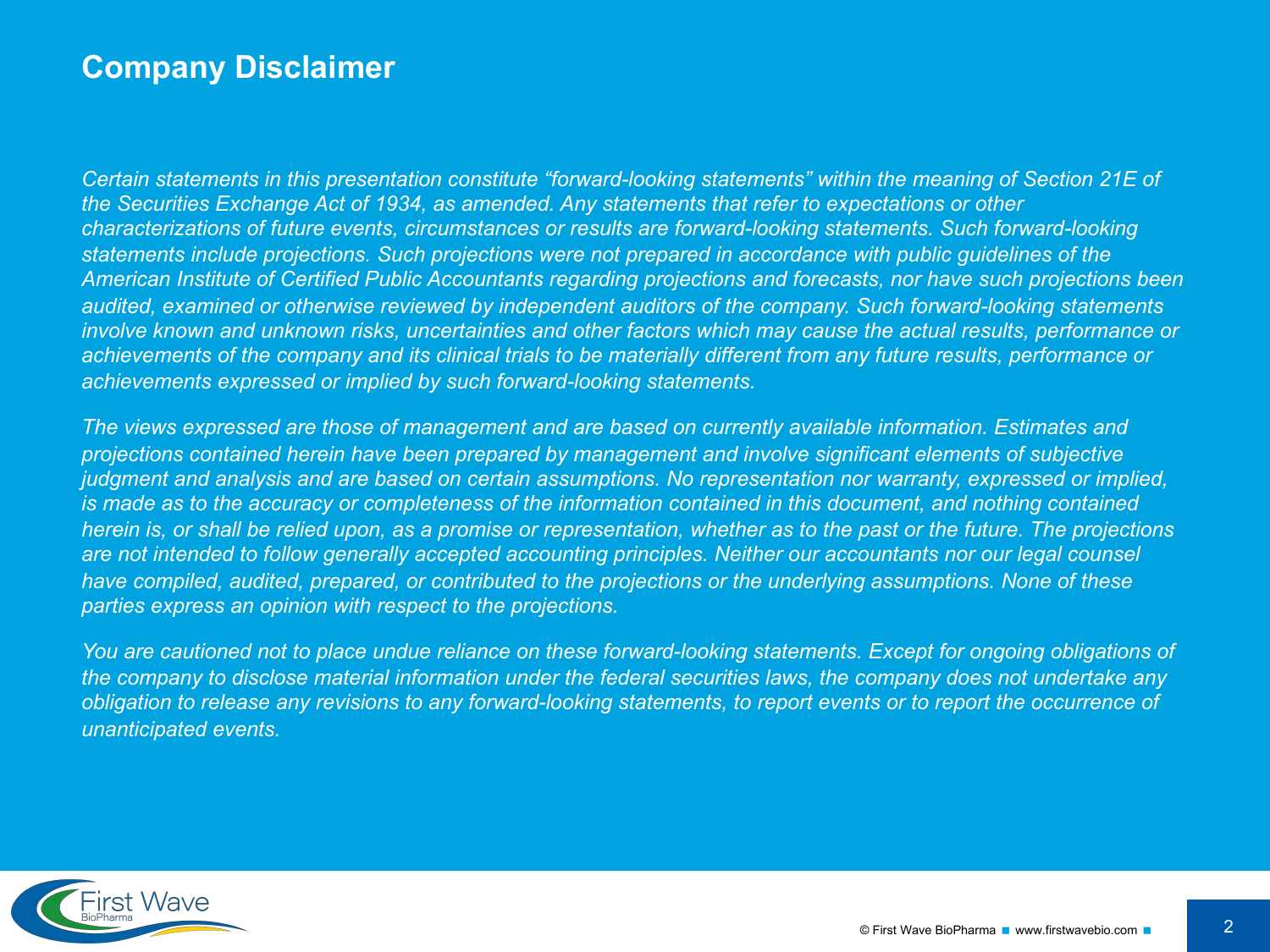## **Overview** Two therapeutic assets and multiple Phase 2-ready clinical indications

**First Wave BioPharma** is a clinical stage biotechnology company currently focused on the development of targeted, non-systemic therapies for gastrointestinal diseases

| <b>ADRULIPASE</b>  | Recombinant lipase biologic for the treatment<br>of Exocrine Pancreatic Insufficiency (EPI)<br>• EPI in Cystic Fibrosis (CF); new enteric formulation |
|--------------------|-------------------------------------------------------------------------------------------------------------------------------------------------------|
| <b>NICLOSAMIDE</b> | Re-purposed small molecule drug with potent<br>anti-inflammatory properties, proprietary<br>micronized formulation                                    |
|                    | <b>IBD: Ulcerative Colitis-Ulcerative Proctitis</b><br>Immune Checkpoint Inhibitor-Associated Colitis                                                 |

**Robust IP portfolio covering method, formulation and use indications; key patents secure for 15-20 years**

**Pipeline of gut-targeted GI therapies address significant unmet medical needs in billion-dollar markets**

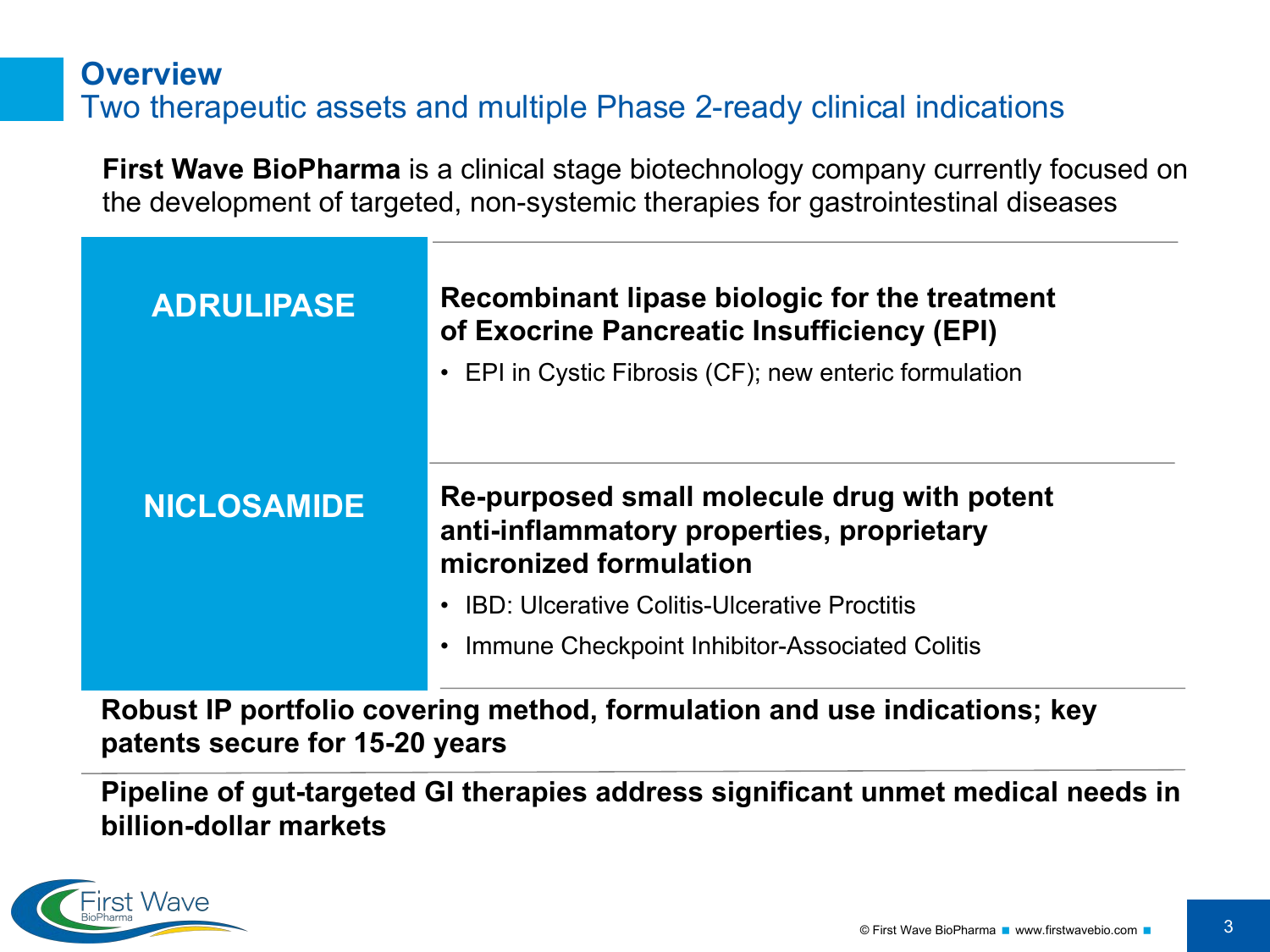#### **First Wave BioPharma Management Team**

Combined Experience in Developing and Launching more than 25 Drugs



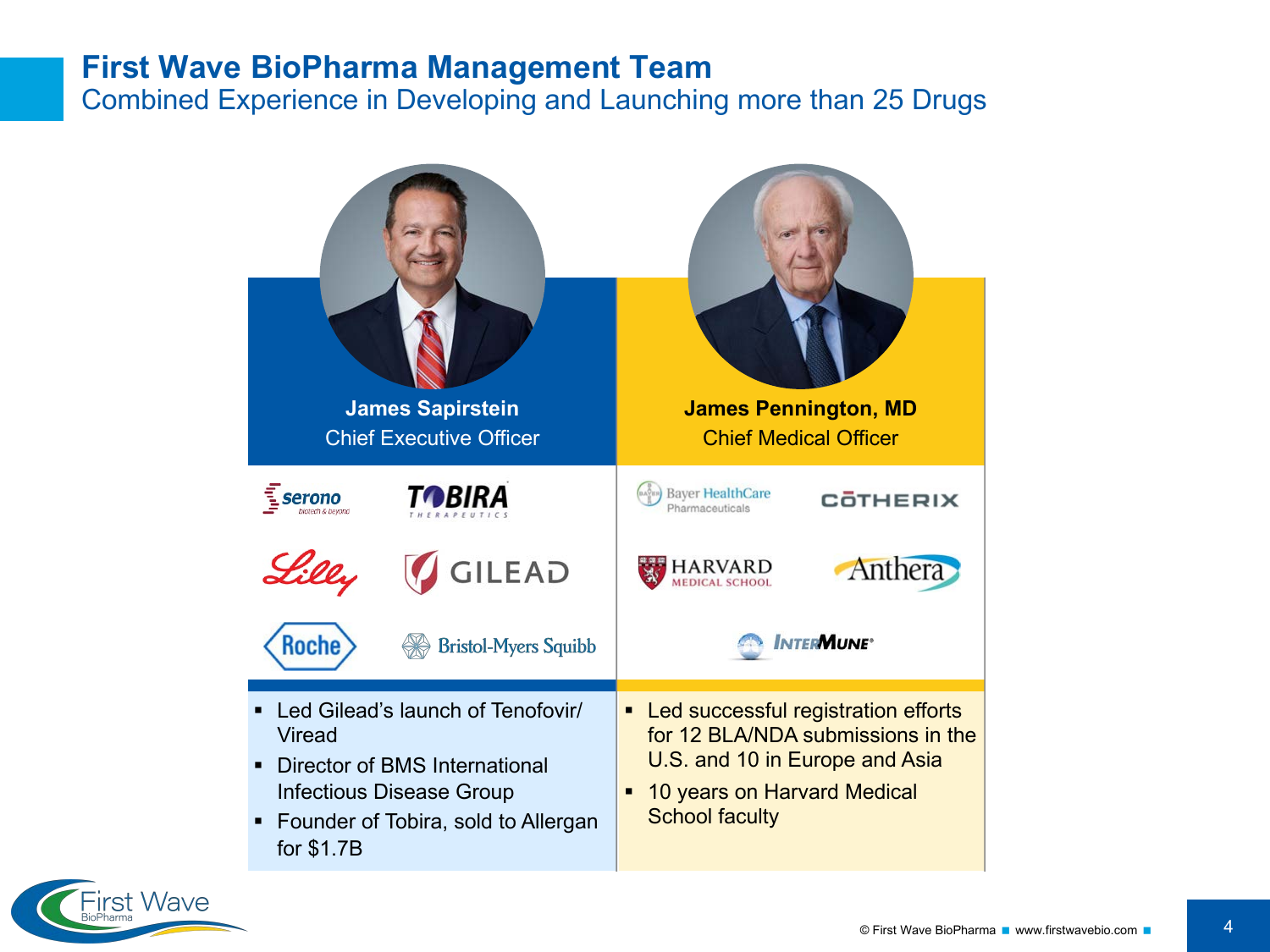

## **ADRULIPASE**

FW-EPI: Exocrine Pancreatic Insufficiency in Cystic Fibrosis & Chronic Pancreatitis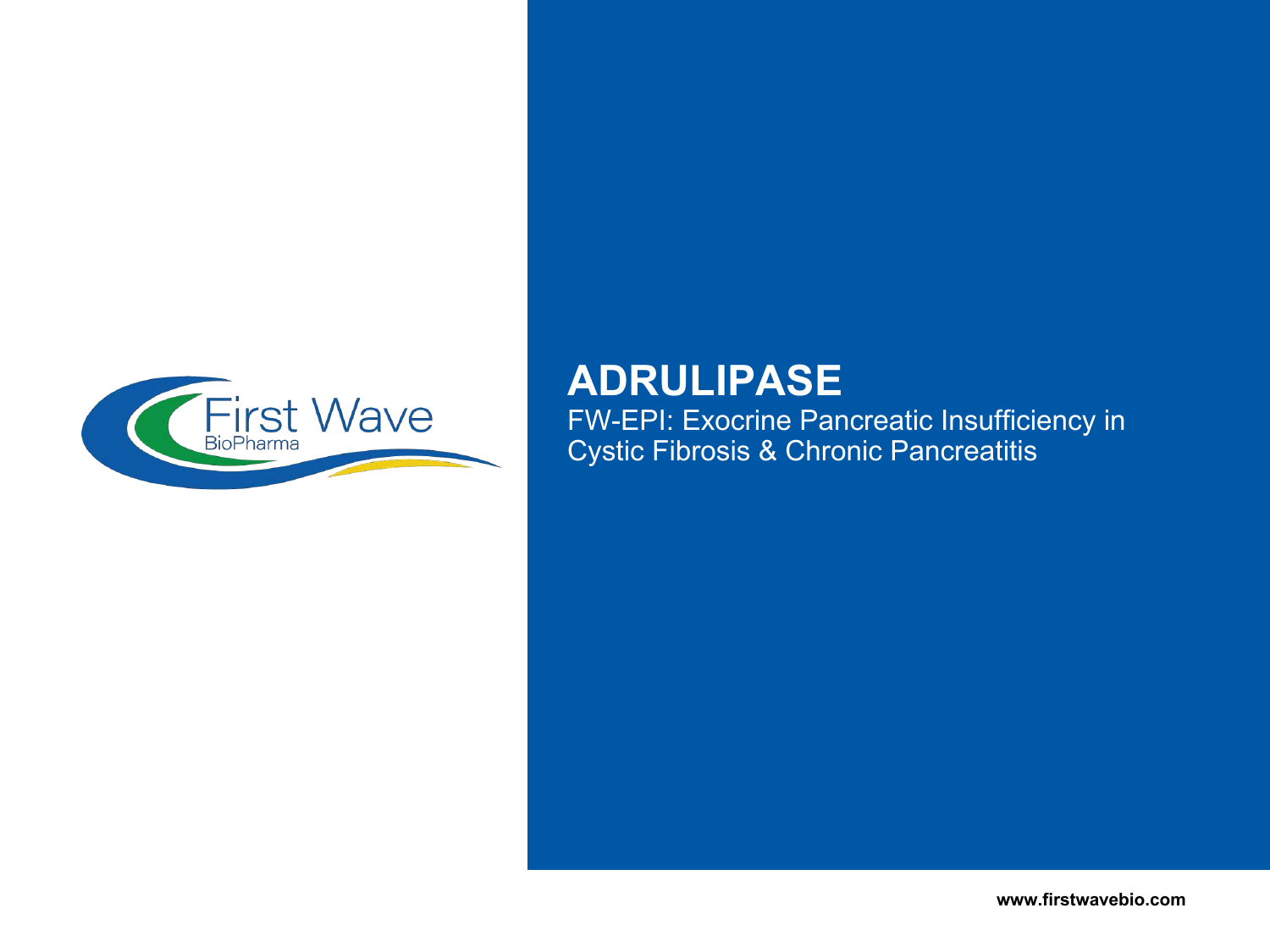### **Exocrine Pancreatic Insufficiency (EPI)**

A chronic nutritional deficiency – the pancreas is damaged and does not produce the digestive enzymes needed to break up food in the GI tract so that nutrients can be absorbed

#### **EPI related morbidities**

- Poor fat absorption
- Unable to gain or retain weight
- Frequent bowel movements & diarrhea
- Abdominal discomfort and pain

| Focus on two patient populations requiring treatment for EPI |                                 |  |  |  |  |
|--------------------------------------------------------------|---------------------------------|--|--|--|--|
| <b>Cystic Fibrosis</b>                                       | <b>Chronic Pancreatitis</b>     |  |  |  |  |
| <b>Genetic disease</b>                                       | <b>Heterogeneous disease</b>    |  |  |  |  |
| $\sim$ 30,000 patients U.S.                                  | $\sim$ 90,000 patients U.S.     |  |  |  |  |
| Treatment begins for<br>patients in first six months         | Alcoholism<br>Pancreatic cancer |  |  |  |  |
| of life                                                      | <b>Pancreatic surgery</b>       |  |  |  |  |



Sources: The CorStar Group 2019. Cystic Fibrosis Foundation 2020. National Pancreas Foundation 2020.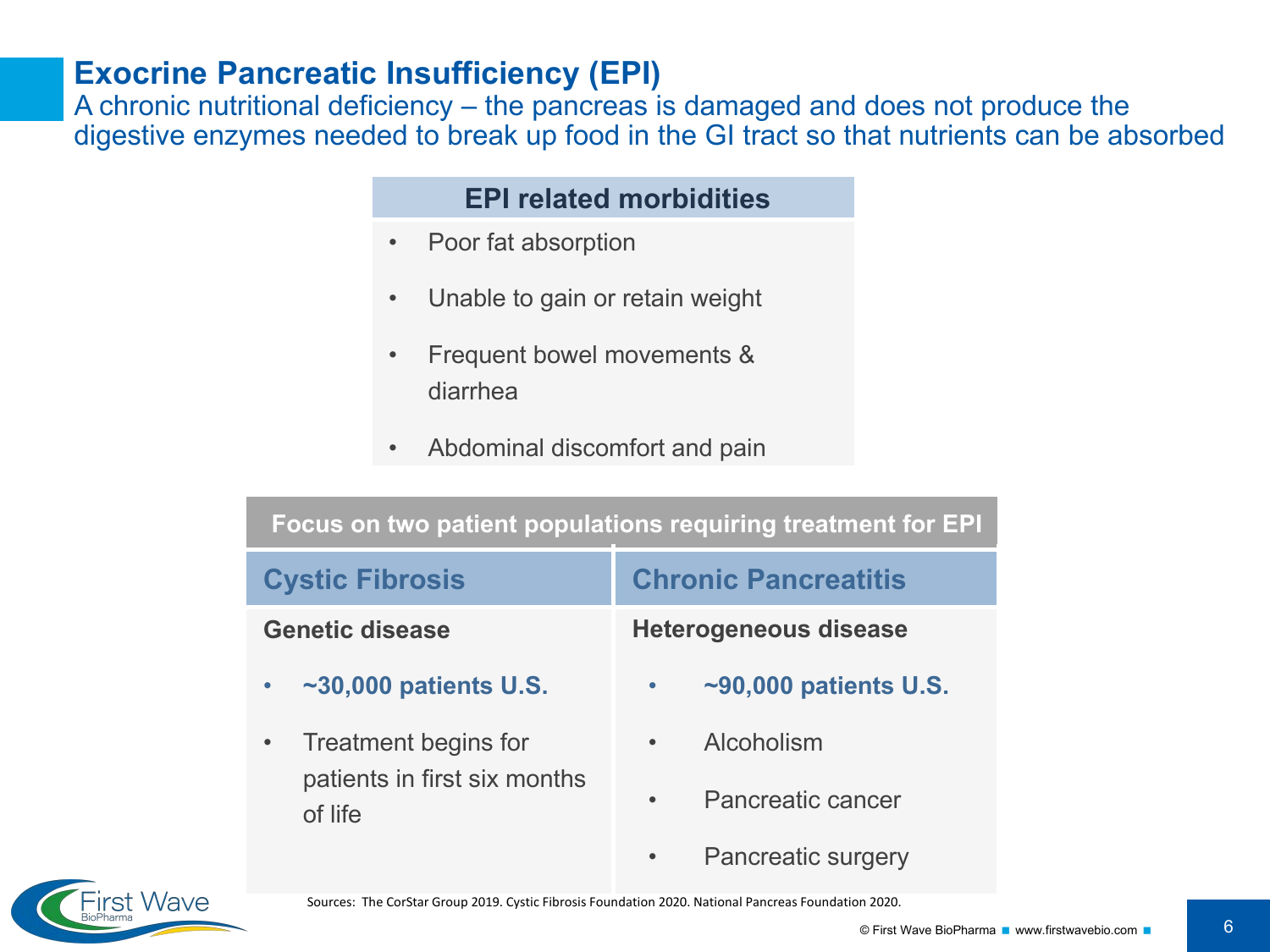### **Large Established U.S. Market Of ~\$1.6 Billion(1)**

All lipase products are pig derived and are less active at the pH in humans resulting in a large pill burden

- U.S. Market Growing at 17% CAGR
- Global PERT market size >\$2.2 billion



Sources: Global Market Size: Symphony Health 2019. The CorStar Group (2019). U.S. Market Size: Creon 2013-2020 AbbVie 10-K's, 2021 Mgmt. Estimate; Zenpep, Allergan 2014-2020 10-Ks, 2021 Mgmt. Estimate; Vivus and Pertzye.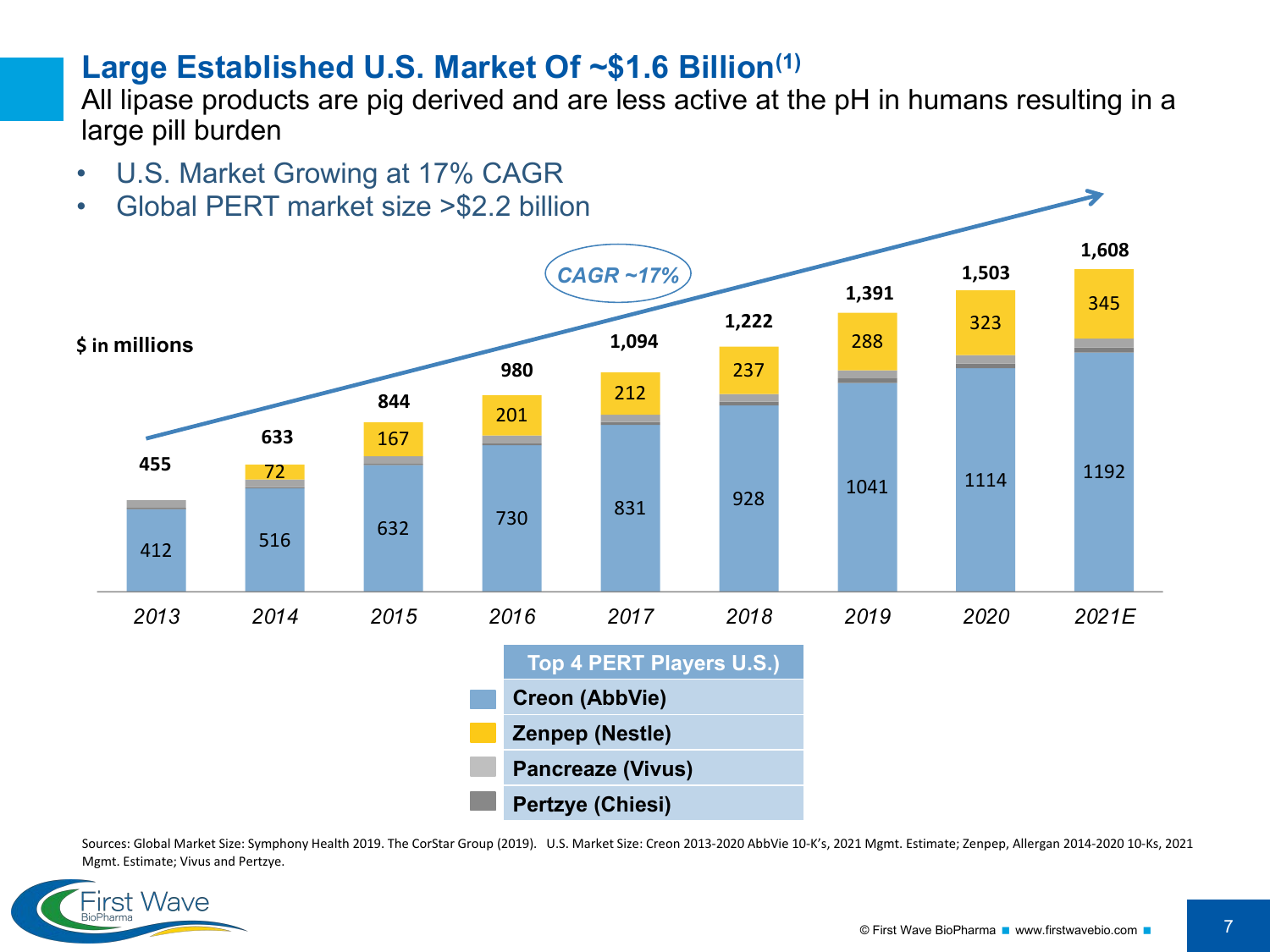## **Adrulipase: Fulfilling an Unmet Medical Need**

|                                        | <b>PERT</b>                                                                                                                                                               | <b>ADRULIPASE</b>                                                                                                                        |                                                                                         |
|----------------------------------------|---------------------------------------------------------------------------------------------------------------------------------------------------------------------------|------------------------------------------------------------------------------------------------------------------------------------------|-----------------------------------------------------------------------------------------|
| <b>Drug Substance</b>                  | · Porcine-derived<br>pancreatic enzyme<br>replacement therapy (PERT)                                                                                                      | ■ Recombinant yeast<br>(Yarrowia lipolytica) lipase-<br>derived replacement therapy                                                      | <b>Control</b>                                                                          |
| <b>Safety</b>                          | <b>Adverse event: fibrosing</b><br>colonopathy at high doses<br>• FDA black box warning<br>■ ~30% of CF patients are not<br>well controlled on PERT and<br>cannot dose up | • Safe and well tolerated<br>to date<br>• No fibrosing colonopathy                                                                       | Daily Dose<br>Expected<br><b>Standard of Care</b><br>Daily Dose<br>Adrulipase           |
| <b>Pill Burden</b>                     | <b>• 25-40 pills per day (CF)</b>                                                                                                                                         | • 5-8 pills per day (CF)                                                                                                                 |                                                                                         |
| <b>Sourcing &amp;</b><br><b>Supply</b> | • Subject to pig herd<br>management<br>• Risk of transmission of<br>animal pathogens<br>• Manufacturing + supply chain<br>inconsistency                                   | $\blacksquare$ GRAS<br>(Generally Regarded as Safe)<br>• No risk of animal<br>pathogens<br>• Manufacturing + supply chain<br>consistency | <b>Standard of Care</b><br>Adrulipase<br>are Size 00 capsules<br>capsules<br>are Size 0 |
| action                                 | Differentiated mechanism of                                                                                                                                               | No dose-limiting safety issues to date on<br>$~100$ patients                                                                             |                                                                                         |

Sources: Results from the Company's clinical trials, internal studies and management estimates.

**First Wave** 

BioPharma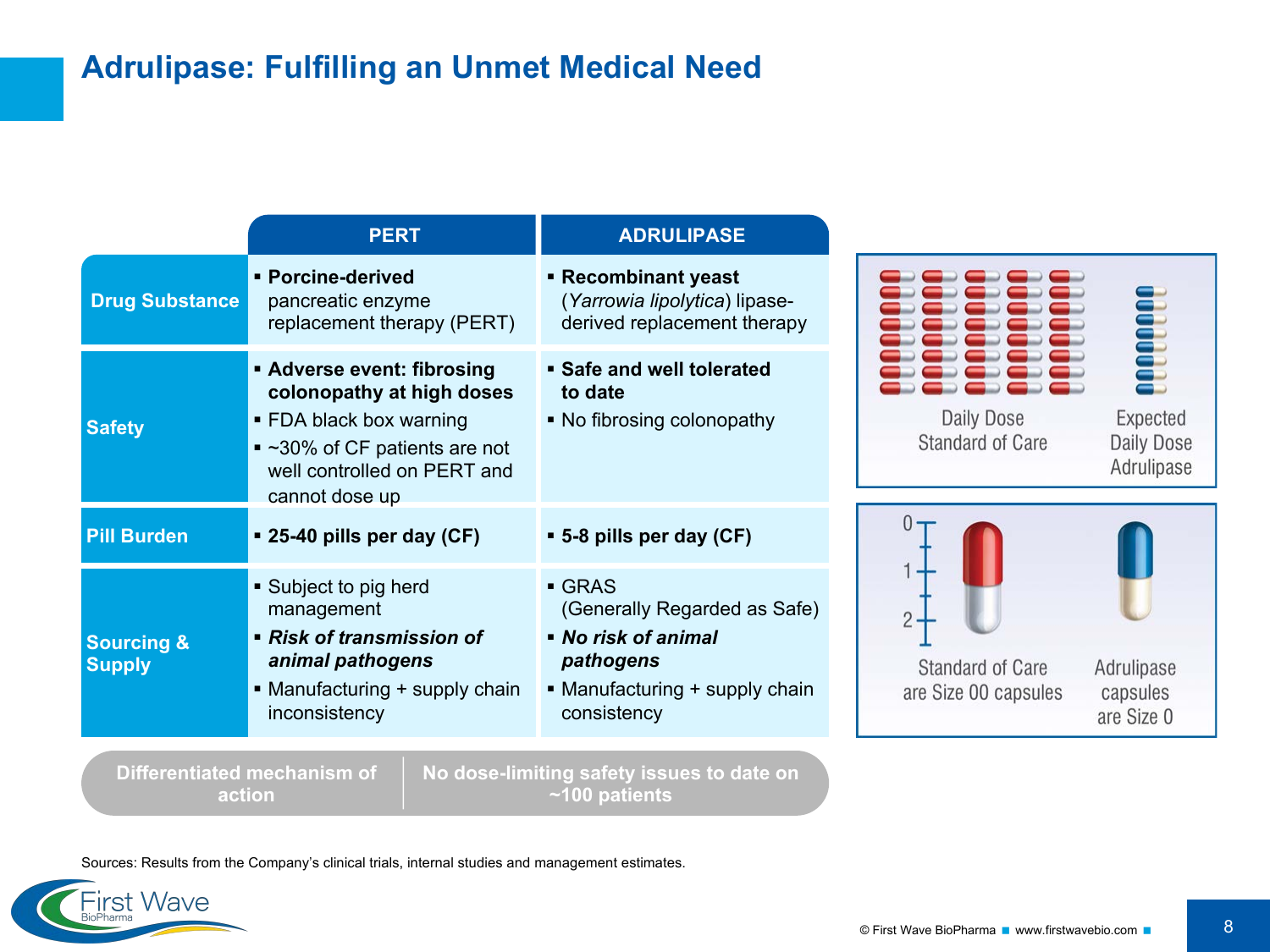### **ADRULIPASE: FW-EPI Clinical Program Recombinant lipase for treating Exocrine Pancreatic Insufficiency**

- § Targeting patients with **Cystic Fibrosis (CF)** and **Chronic Pancreatitis (CP)**
- $\sim$  30,000 CF patients and  $\sim$  90,000 CP patients in the U.S.
- Addressing established global market ( $>$ \$2 billion)<sup>(1)</sup>

| <b>Recombinant</b><br>alternative to<br>porcine pancreatic<br>enzyme replacement<br>therapy (PERT)    | • Clear unmet medical need<br>• Demonstrated safety and efficacy profile in two Phase 2 clinical trials in<br>two indications                                    |
|-------------------------------------------------------------------------------------------------------|------------------------------------------------------------------------------------------------------------------------------------------------------------------|
| <b>Pursuing parallel</b><br>monotherapy and<br><b>combination therapy</b><br><b>clinical pathways</b> | " Topline Phase 2b CF monotherapy data announced in Q1 2021<br>• Topline Interim Phase 2 CF combination (Adrulipase + PERT) therapy<br>data announced in Q3 2021 |

- **New enteric granule formulation being developed**
- **Phase 2 trial anticipated in 2H 2022**

First Wave

Sources: The CorStar Group 2019. Symphony Health 2019. Cystic Fibrosis Foundation 2020. National Pancreas Foundation 2020.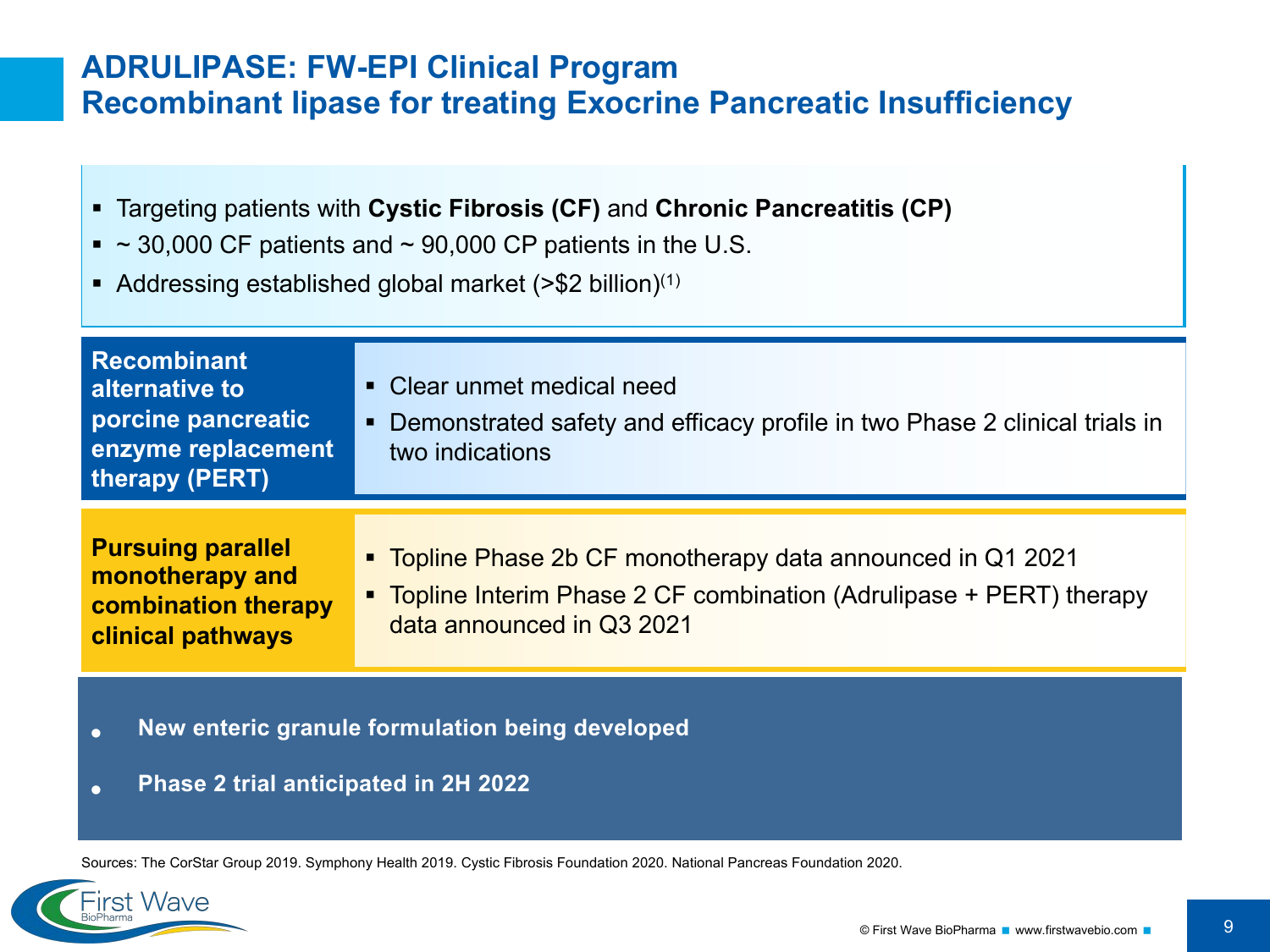### **Lessons Learned From the Adrulipase Program and Next Steps**

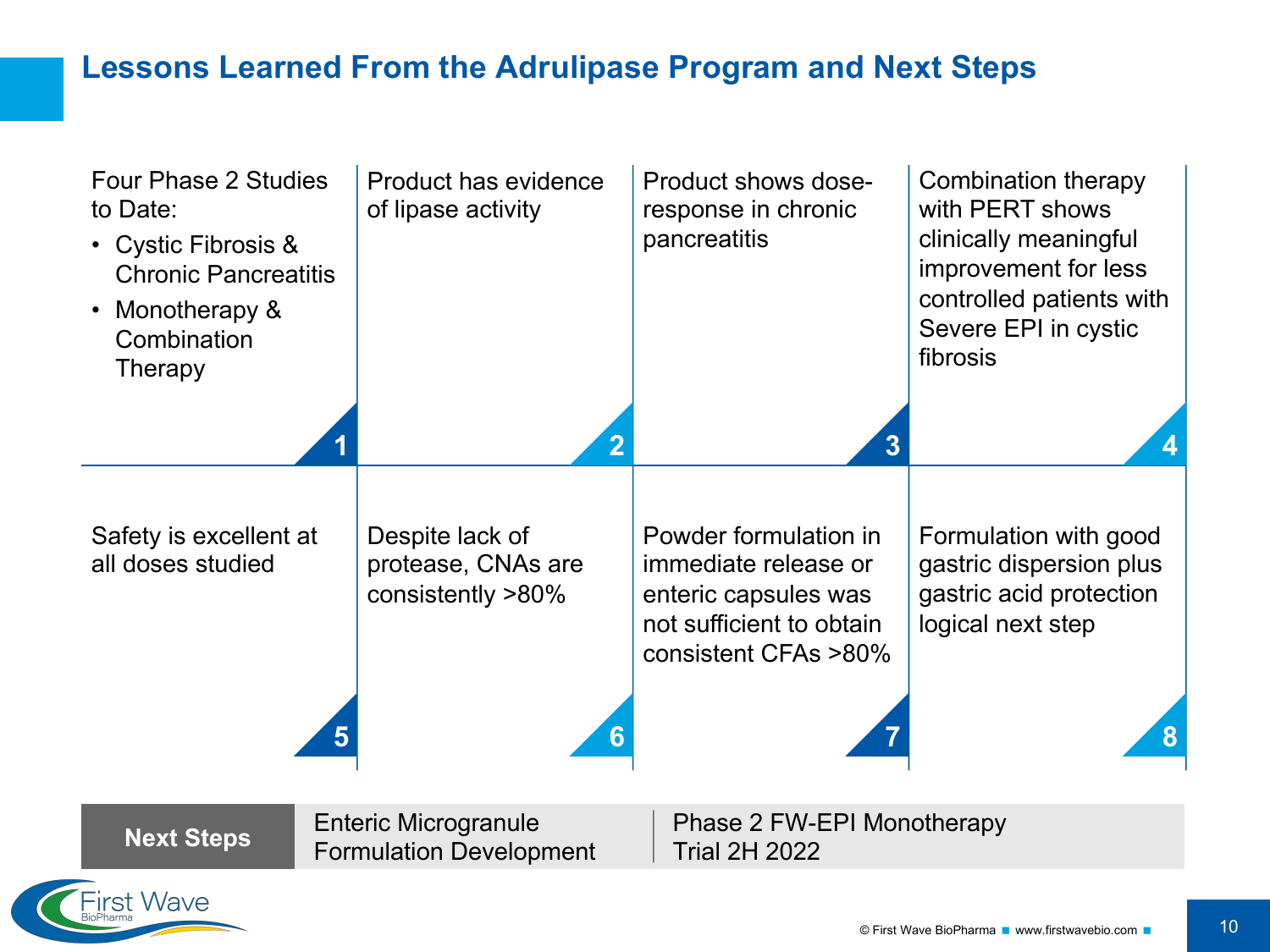### **Current Commercial Grade Adrulipase Projections**

Significantly Lower Pill Burden and Commercially Attractive COGS Due to Manufacturing Optimization and Reformulation

|                   |                                          | Option2                     |                |                                                                         |               |             |
|-------------------|------------------------------------------|-----------------------------|----------------|-------------------------------------------------------------------------|---------------|-------------|
|                   |                                          | CP                          |                |                                                                         |               |             |
|                   | Process Step /<br><b>Description</b>     | 2020<br><b>GMP</b>          | <b>CURRENT</b> |                                                                         | <b>TARGET</b> |             |
|                   |                                          | <b>Batch</b>                | 50m3           | 100m <sub>3</sub>                                                       | 50m3          | 100m3       |
| Drug Substance    | Fermentation Lipase Conc.<br>(g/L)       | $# -$                       | $# + + +$      |                                                                         | $# + + + +$   |             |
|                   | <b>DS Process Yield</b>                  | $%+$                        | $%+$           |                                                                         | $% + +$       |             |
|                   | Cost of Lipase (\$/kg)                   | $$ -$                       | $$ ++$         | $$+++$                                                                  | $$$ ++++      | $$$ +++++   |
| Drug              | Lipase / 00 Capsule (mg)                 | $# +$                       | $# + + + +$    | $# + + + +$                                                             | $# + + + +$   | $# + + + +$ |
| Product           | Cost / Capsule                           | $$++$                       | $$+$           | $$ ++$                                                                  | $$+++$        | $$$ ++++    |
|                   | Patient Capsules / Day<br>(Middle Dose)  | 16                          | 5              | 5                                                                       | 5             | 5           |
|                   | Patient Cost / Month (Middle<br>Dose)    | $$ -$                       | $$+$           | $$ ++$                                                                  | $$+++$        | $$$ ++++    |
|                   | <b>Reduction Patient Cost /</b><br>Month |                             | 70%            | 79%                                                                     | 82%           | 87%         |
| <b>First Wave</b> |                                          | Adapted<br>to 50m3<br>scale |                | $\otimes$ First Ways Displayers $\blacksquare$ weever first ways big so |               |             |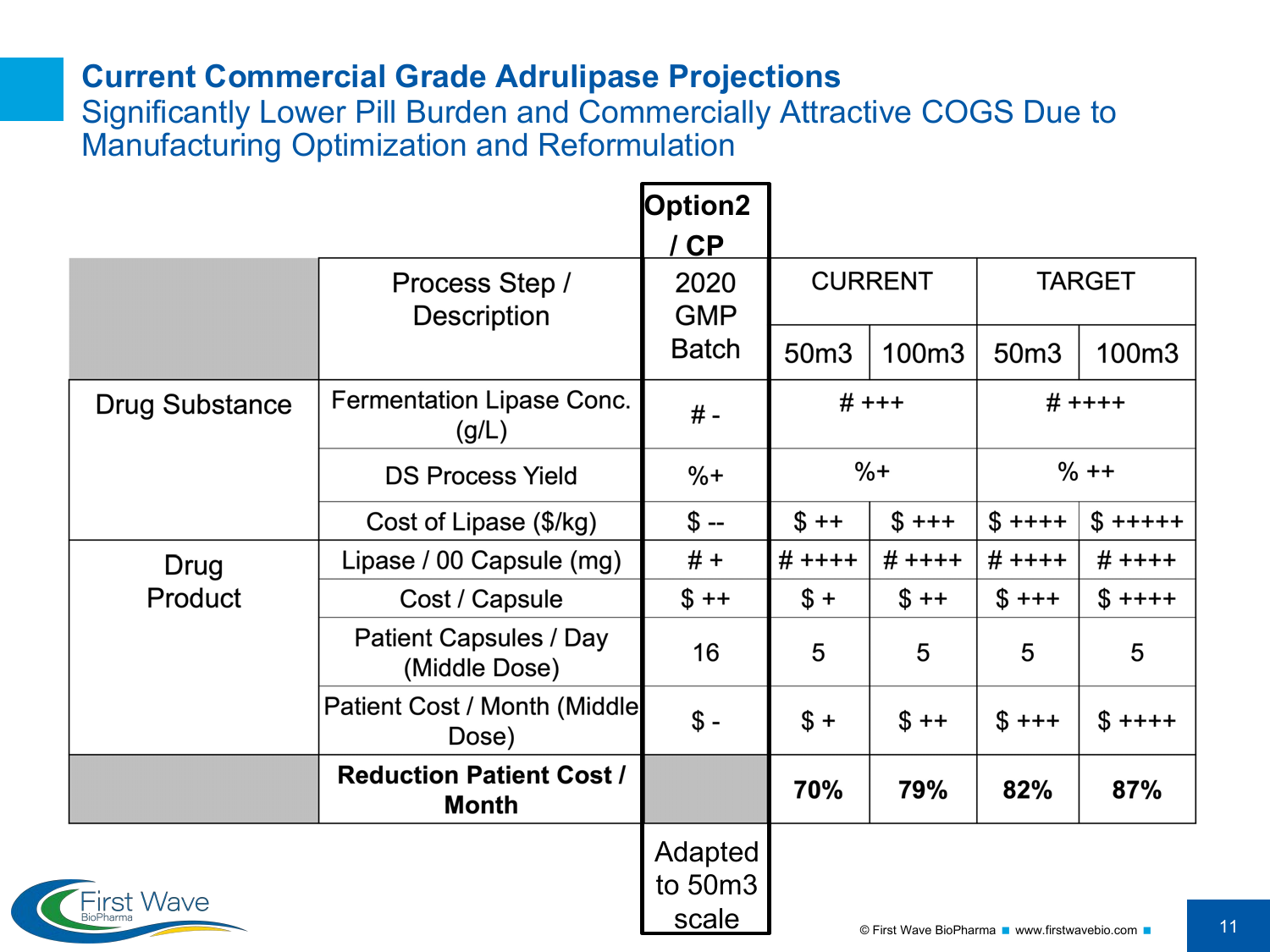

## **NICLOSAMIDE** IBD Opportunity

**www.firstwavebio.com**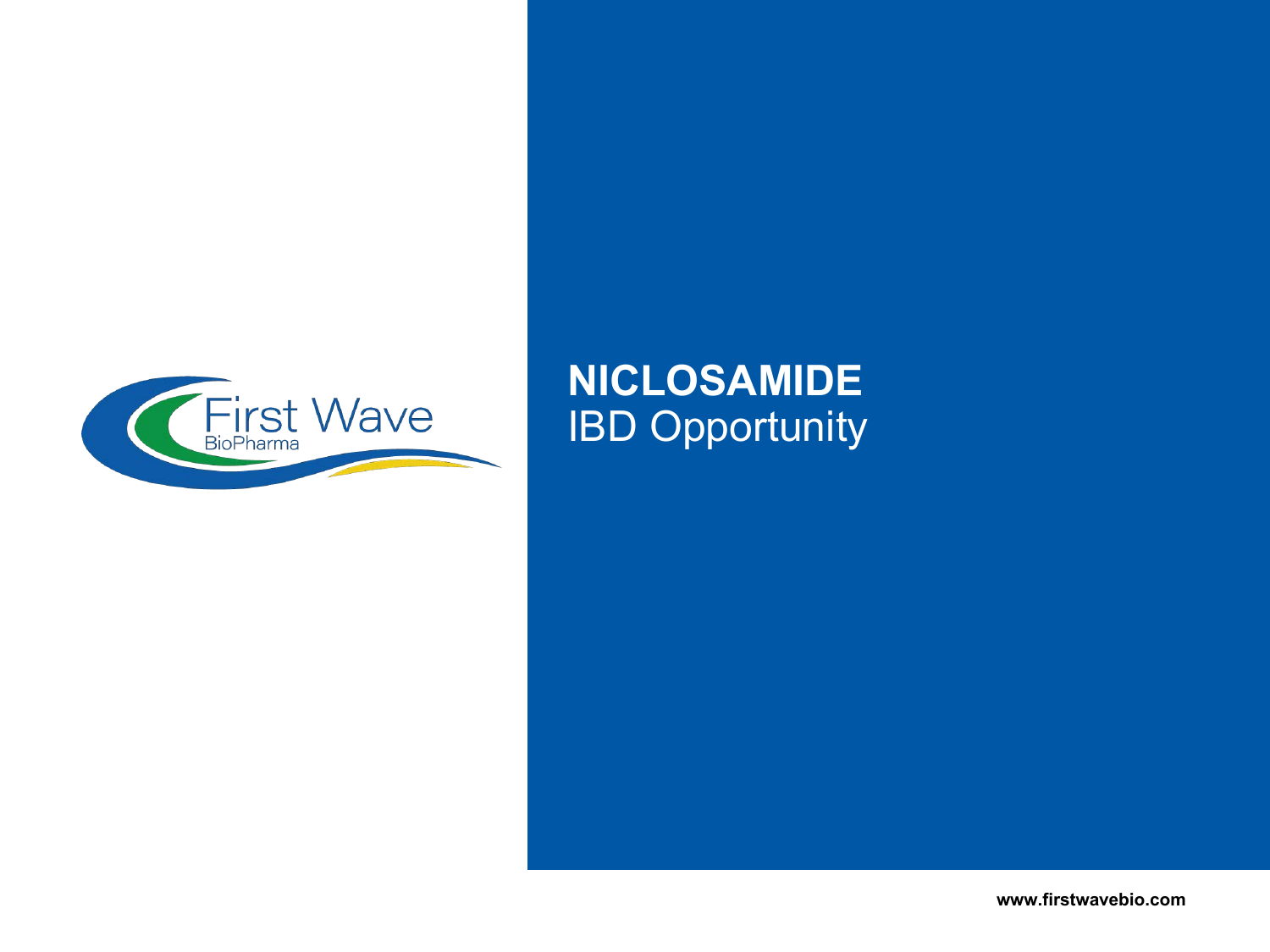Between 1.6 million and 3.1 million<sup>1</sup> patients in the U.S are estimated to have IBD (Ulcerative Colitis and Crohn's Disease)

- Estimates of direct and indirect IBD healthcare costs range between \$15 billion and \$32 billion<sup>3</sup>
- A chronic condition with unexpected GI exacerbations which can be painful, inconvenient and embarrassing
- The 'real' price of IBD may be the reduced quality of life and ability to work and associated emotional burden and social stigma

1 Crohns and Colitis Foundation 2022

<sup>2</sup> Kaplan, G. The global burden of IBD: from 2015 to 2025. *[Nature Reviews Gastroenterology & Hepatology](https://www.nature.com/nrgastro)* Vol. 12, pp. 720–727 (2015)

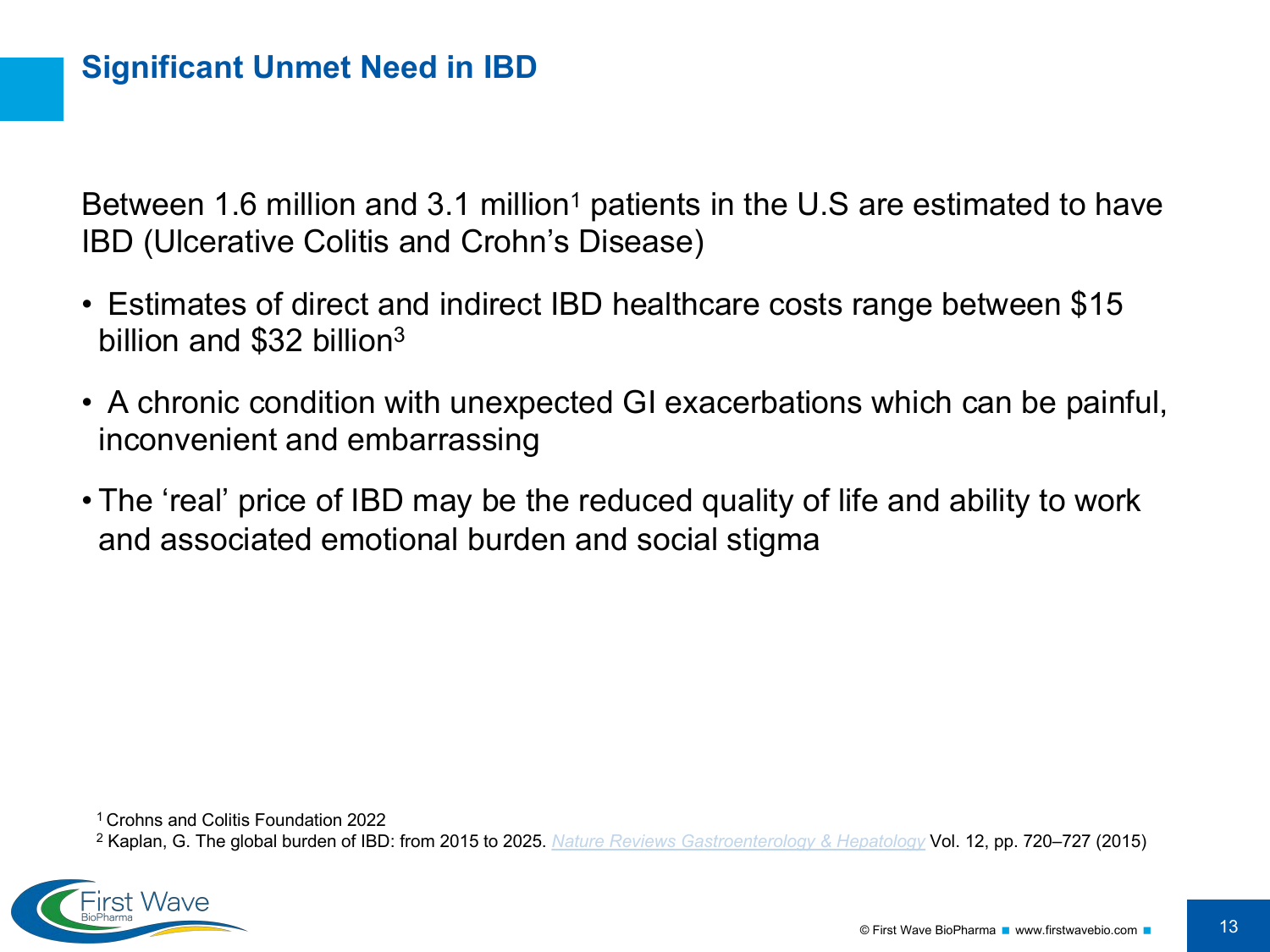### **Current Treatments Are Ineffective**

### **Diagnosis**

• Patient has mild to moderate ulcerative colitis

### **Treatment**

• Treat patient with 5-ASA (oral, rectal, or both together) in the hope of inducing and maintaining remission

### **Result**

- Remission fails to occur in patients all too often
	- ü*~58% fail remission with oral 5-ASA\**
	- ü*~50% fail remission with rectal 5-ASA\**

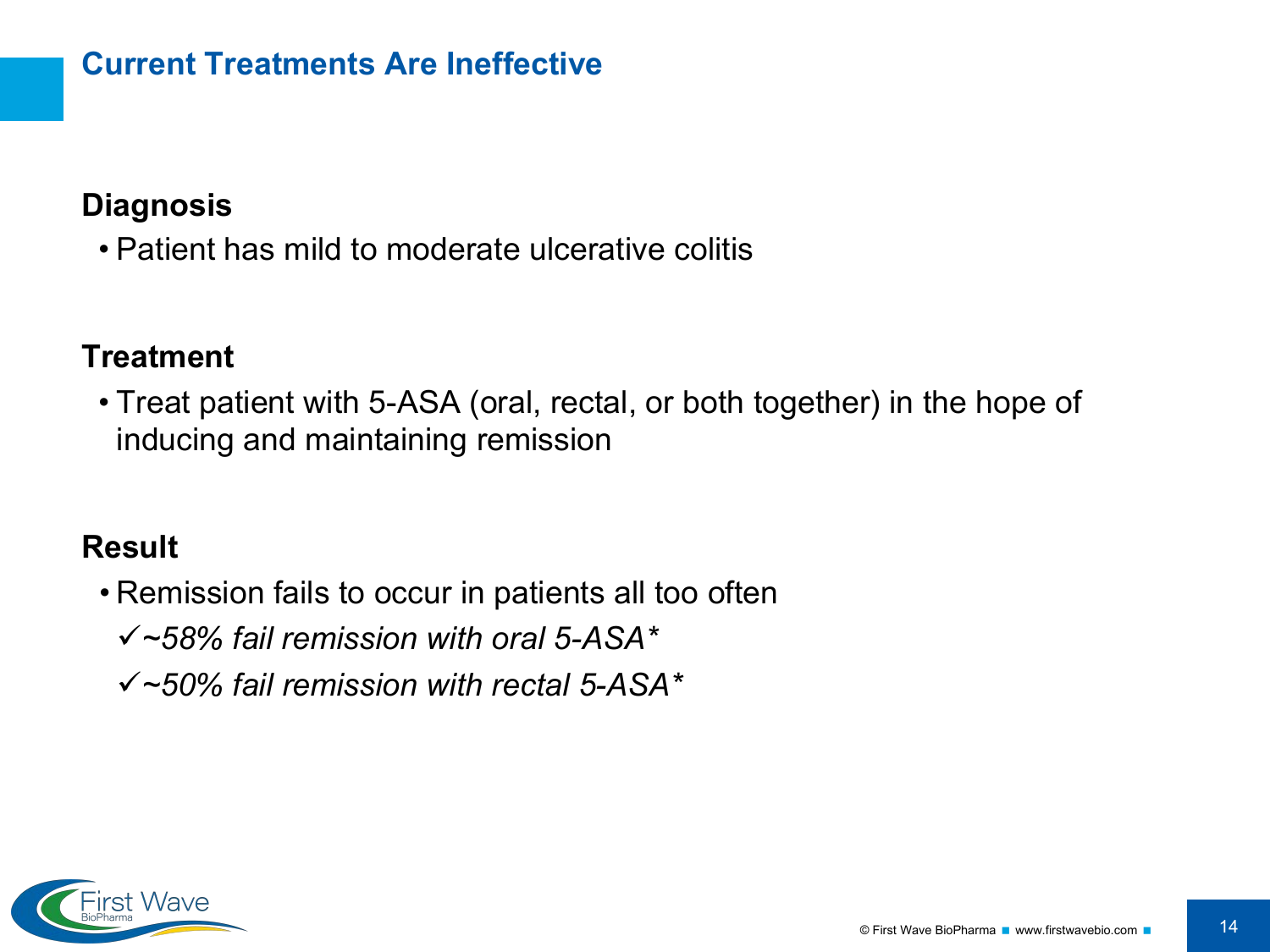**UC Prevalence: ~830K people (700K mild-moderate)**

**UC Market Size: \$5 Billion (\$4.6B mild-moderate)**

**CD Prevalence: ~660K people (500K mild-moderate)**

## **CD Market Size: \$7.4 Billion (\$4.3B mild-moderate)**

Sources: GlobalData Ulcerative Colitis Global Drug Forecast and Market Analysis to 2026: US Adults. 2018; GlobalData Crohn's Disease Global Drug Forecast and Market Analysis to 2029: US. 2020

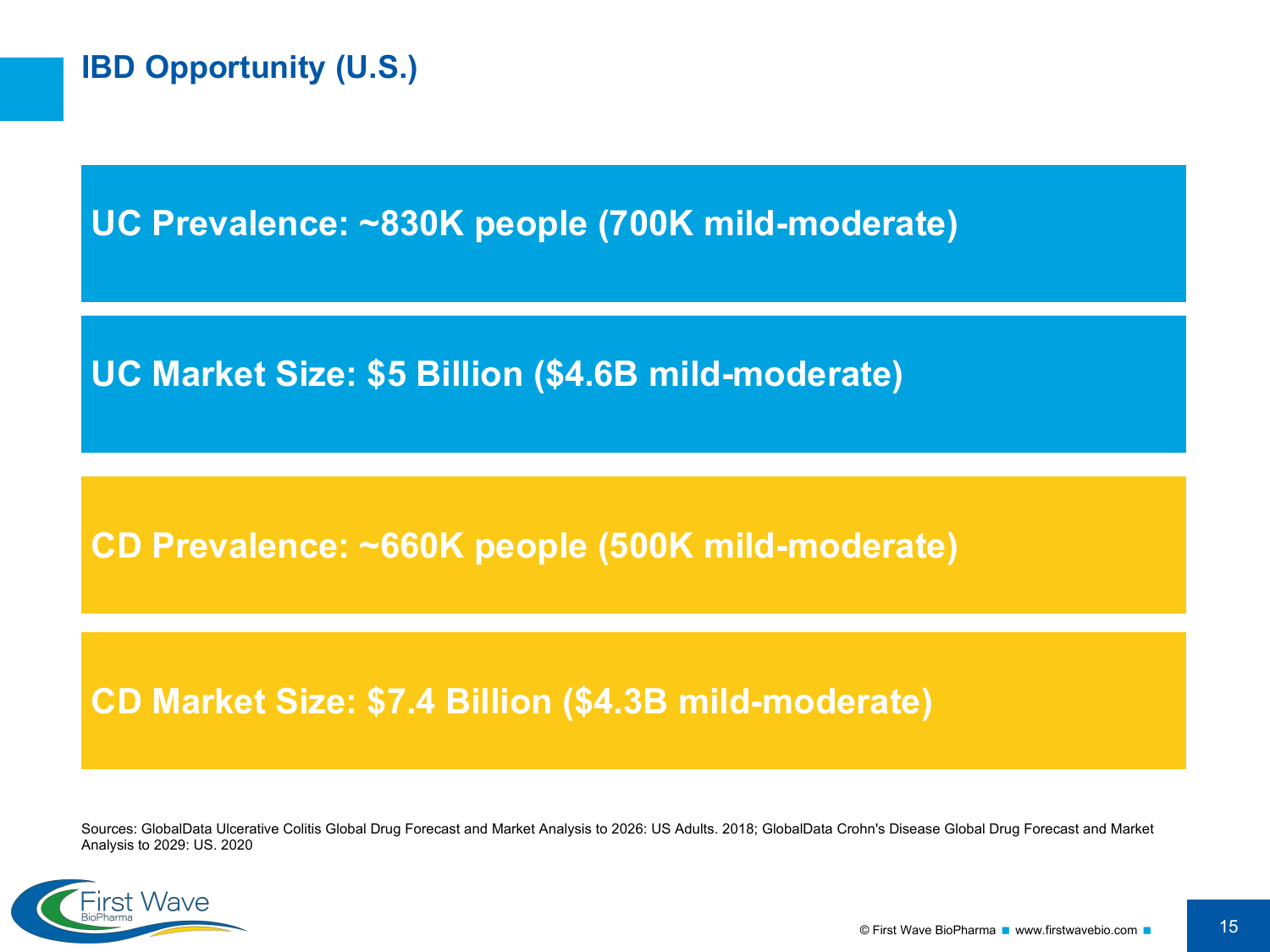### **History and Safety Profile of Niclosamide**

- § **FDA approved (1982) small molecule anthelmintic drug used for intestinal tapeworm infections**
- § **Clean safety history**
- § **Ideal profile for GI-targeted agent**
	- Low oral bio-availability with minimal systemic exposure
	- Niclosamide inhibits pro-inflammatory pathways
	- Non-steroidal anti-inflammatory option
	- Opportunities for combinations with standard of care for multiple indications without systemic immunosuppression



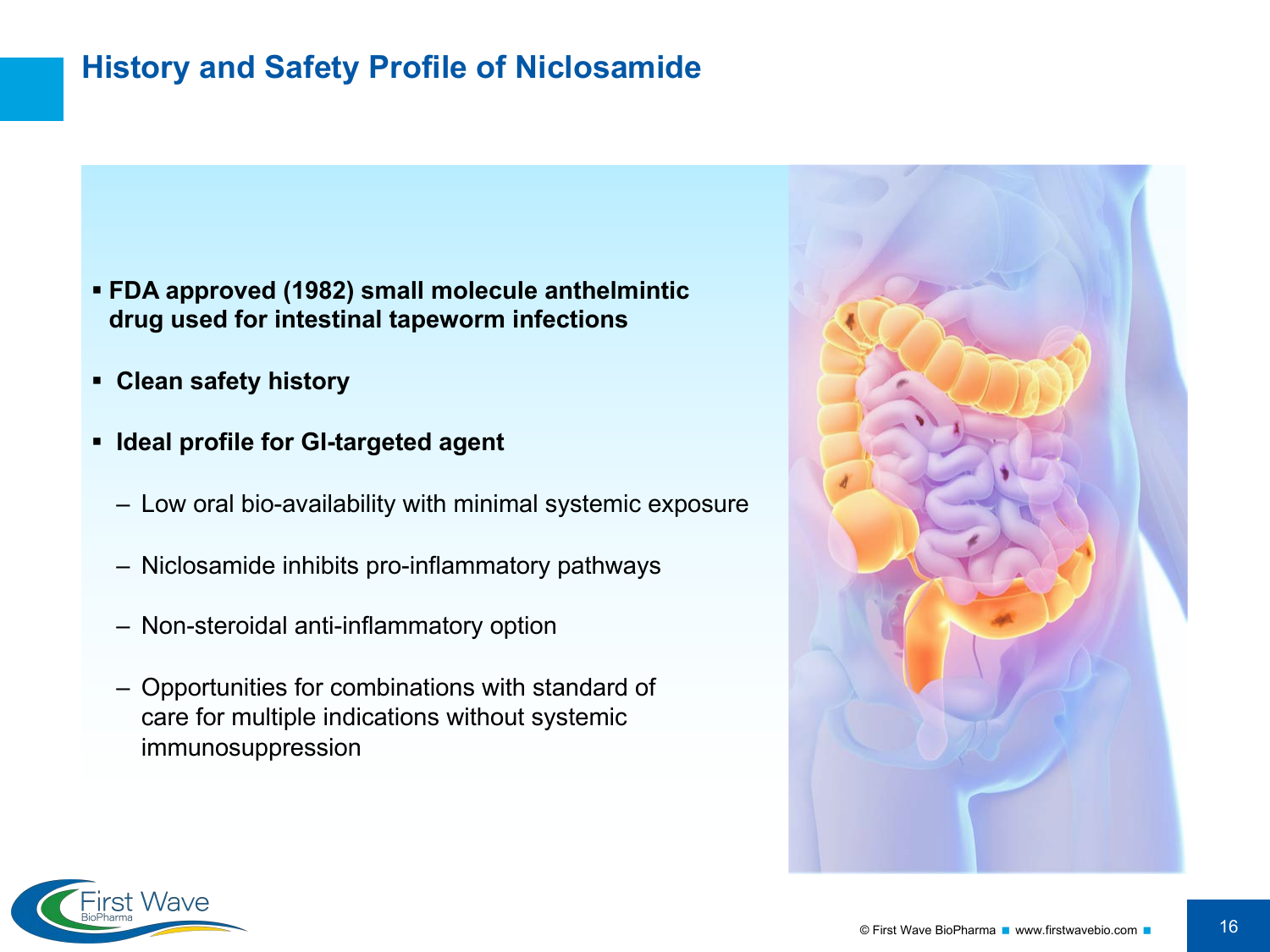### **Role for Niclosamide in IBD** A Unique Mechanism of Action

Data from Phase 1b study of niclosamide in ulcerative proctitis show promising results

Pharmacology ideal for local bowel disease; not absorbed from GI tract

Pathogenic Th17 energy. cells have overly active oxidative phosphorylation; niclosamide down regulates this overactive cell.

Mechanism of action is to impair oxidative phosphorylation; i.e. how cells make

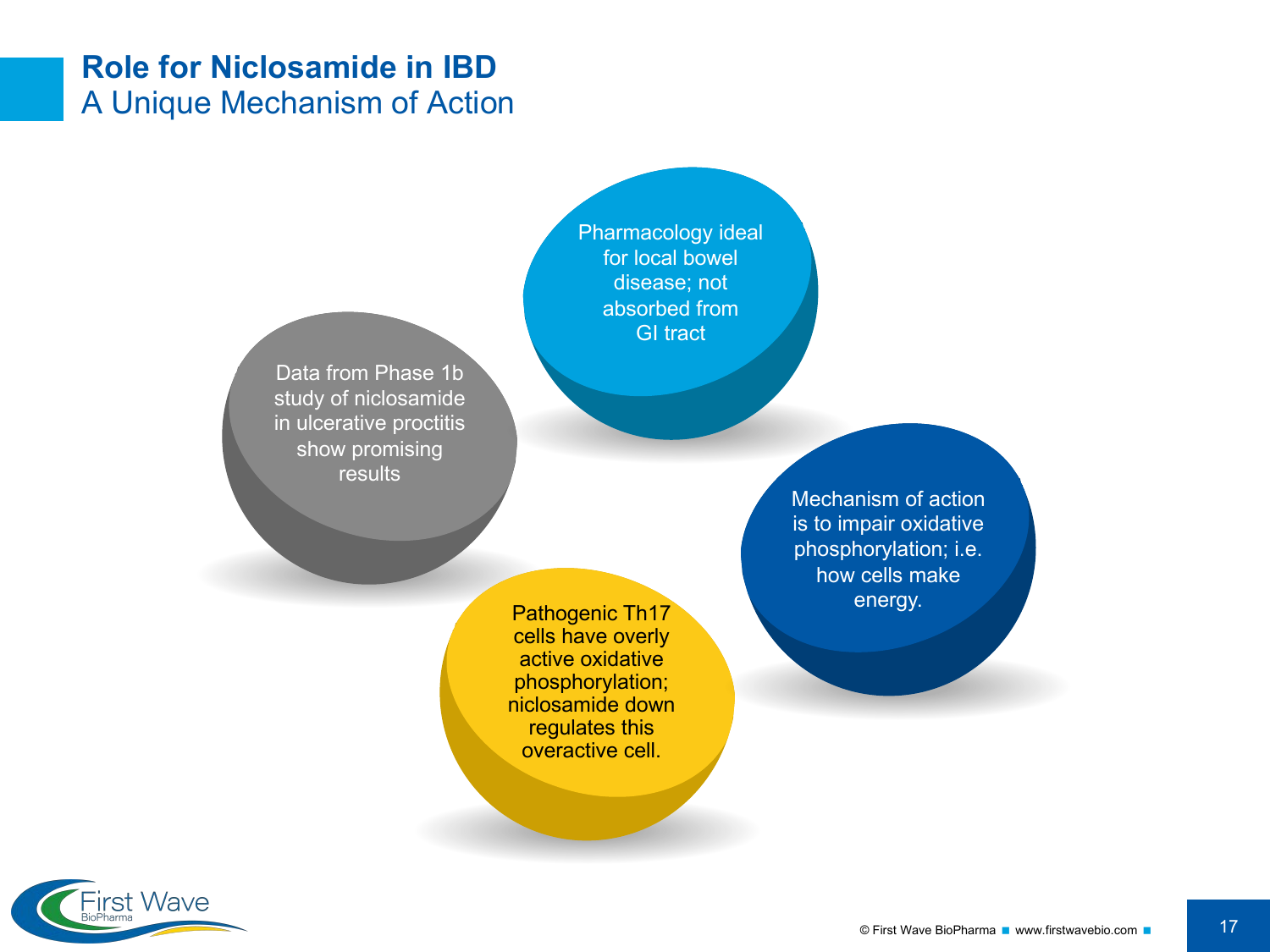### **Rationale for Conducting Initial Proof-of-Concept in UC**

Significant unmet medical need, particularly in patients that fail 5-ASA

UC is easily monitored by serial endoscopy, which provides objective endpoints

>60% of patients have disease that can be treated rectally, which provides rapid path to evaluate POC with rectal delivery

**Data will inform rectal and oral development program in UC**

First Wave



**Developmental Pathway: Oral Micronized Niclosamide Tablets to Treat UC and CD**